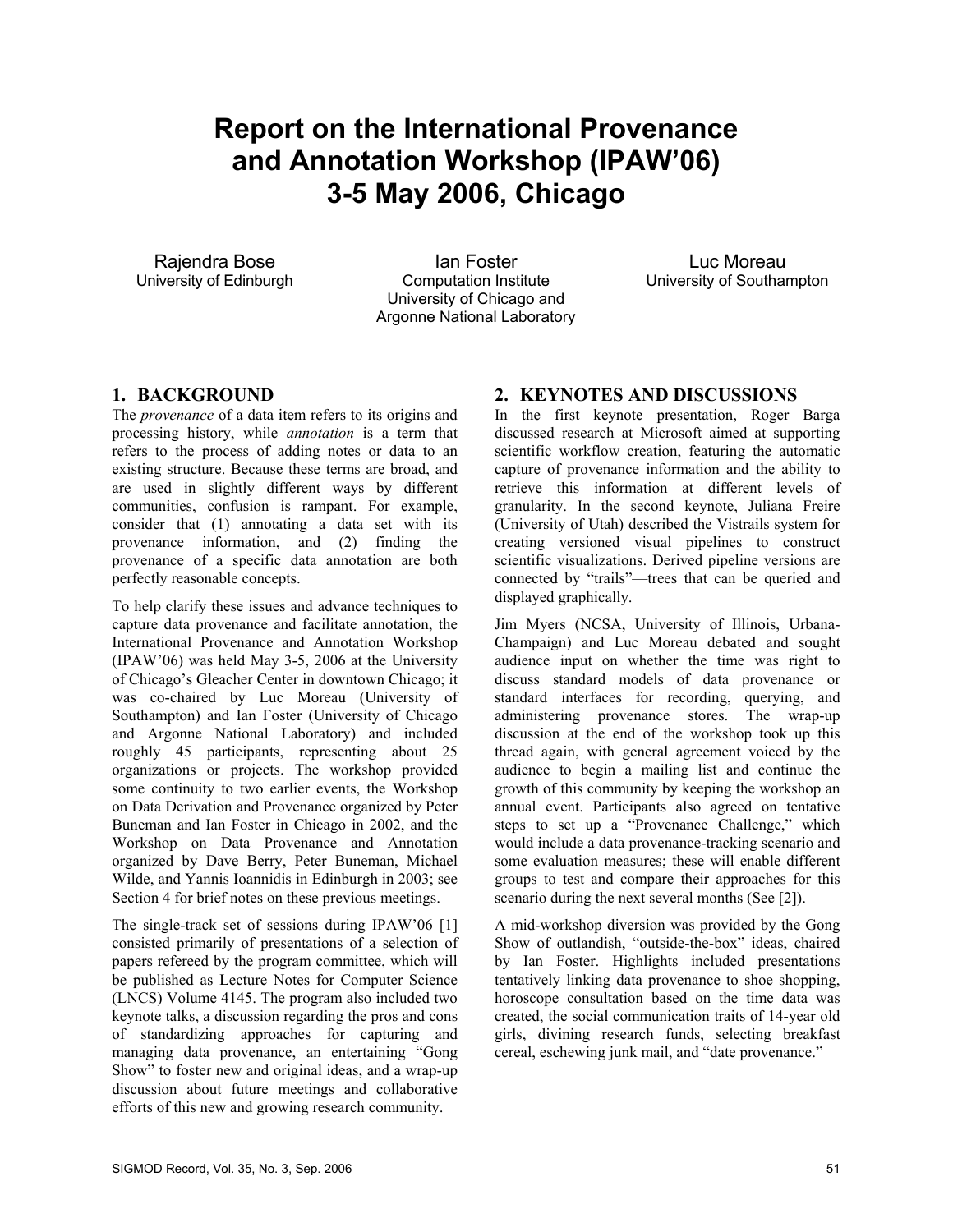## **3. SUMMARY OF SESSIONS**

The three-day workshop included presentation sessions on applications and systems, semantics, workflow, and models of provenance, annotations and processes. The following sections present brief encapsulations of the presentation topics for each day, and are intended to provide a short overview of the workshop and direct interested readers to the full papers.

# **3.1 Day One Presentations**

In the *Applications* session, Dimitri Bourilkov (University of Florida) spoke about a project to facilitate automatic logging and reuse of data analysis sessions at the UNIX command line by combining the functionality of data analysis software for high energy physics, CVS, and his CODESH UNIX shell with virtual logbook capabilities. Javier Vazquez-Salceda (Universitat Politecnica De Catalunya) discussed applying the Provenance Aware Service Oriented Architecture (PASOA) and EU Provenance projects to the domain area of distributed medical applications, using the example of organ transplant management. Guy Kloss (German Aerospace Center (DLR)) explained how to implement "provenance-awareness" for aerospace engineering simulations. Nithya Vijayakumar (Indiana University) spoke about provenance tracking for near-real time stream filtering within the Calder data stream processing system. Miguel Branco (CERN/University of Southampton) discussed implementing the PASOA model on the Grid for the high energy physics experiment results delivered by the future ATLAS detector at CERN.

# **3.2 Day Two Presentations**

During the *Semantics1* session, Joe Futrelle (NCSA, University of Illinois, Urbana-Champaign) described a system that harvests provenance in the form of RDF triples augmented with actor and timestamp information. Tara Talbott (Pacific Northwest National Laboratory) described how a parser for extracting XML scientific data format descriptions, as well as the data itself, assists with recording provenance. Jennifer Golbeck (University of Maryland) first presented colleagues' work on a web portal for managing images that can be annotated with semantic descriptions; these semantic annotations can help track the provenance of images. She also discussed her project on exploring how annotations in social networks on the web can help record and infer levels of trust. Ewa Deelman (University of Southern California) presented work on augmenting existing metadata catalogs with semantic representations; she described a prototype that allows queries on temporal attributes expressed in OWL.

In the *Workflow* session, Ian Wootten (Cardiff University) spoke about using a prototype to explore how to capture actor state assertions during the enactment of a process according to PASOA ideas. Ilkay Altintas (San Diego Supercomputing Center/University of California, San Diego) discussed a provenance framework for the open source-based Kepler scientific workflow system; this framework includes a provenance "listener" utility to save information about the details of workflow executions. Bertram Ludascher (University of California, Davis) noted the importance of accounting for different models of computation, such as the directed acyclic graph (DAG), process network (PN), and synchronous data-flow (SDF) models, in constructing user-oriented provenance for pipelined scientific workflows. Michael Wilde (University of Chicago/Argonne National Laboratory) discussed provenance collection for large-scale workflow execution in the Virtual Data System (VDS), and work on providing the ability to query virtual data relationships, annotation and workflow patterns.

Finally, in the *Models of Provenance, Annotations and Processes* session, James Cheney (University of Edinburgh) presented a formal model for the process of manually curating databases with cut and paste operations. Margo Seltzer (Harvard University) described the idea of storage systems that automatically collect complete, low-level, and queryable data transformation details. Simon Miles (University of Southampton) discussed the idea of using a filter to provide the proper scope for provenance queries on potentially large directed acyclic graphs. Rajendra Bose (University of Edinburgh) presented work on a prototype system that allows individual research groups to create annotations over existing, distributed catalogues of astronomy data; these annotations record a group's assertions of matching entries across the different catalogues.

## **3.3 Day Three Presentations**

The *Systems* session began with Victor Tan (University of Southampton) speaking about security issues within the PASOA model; he discussed approaches to achieving access control on potentially sensitive combinations of assertions within a provenance store. Jane Hunter and Imran Khan (University of Queensland) described a system architecture that combines existing Semantic Web annotation (Annotea) and security (Shibboleth, XACML) components. Yogesh Simmhan (Indiana University) presented a quantitative performance comparison of two methods of recording provenance for scientific workflow execution: the Karma